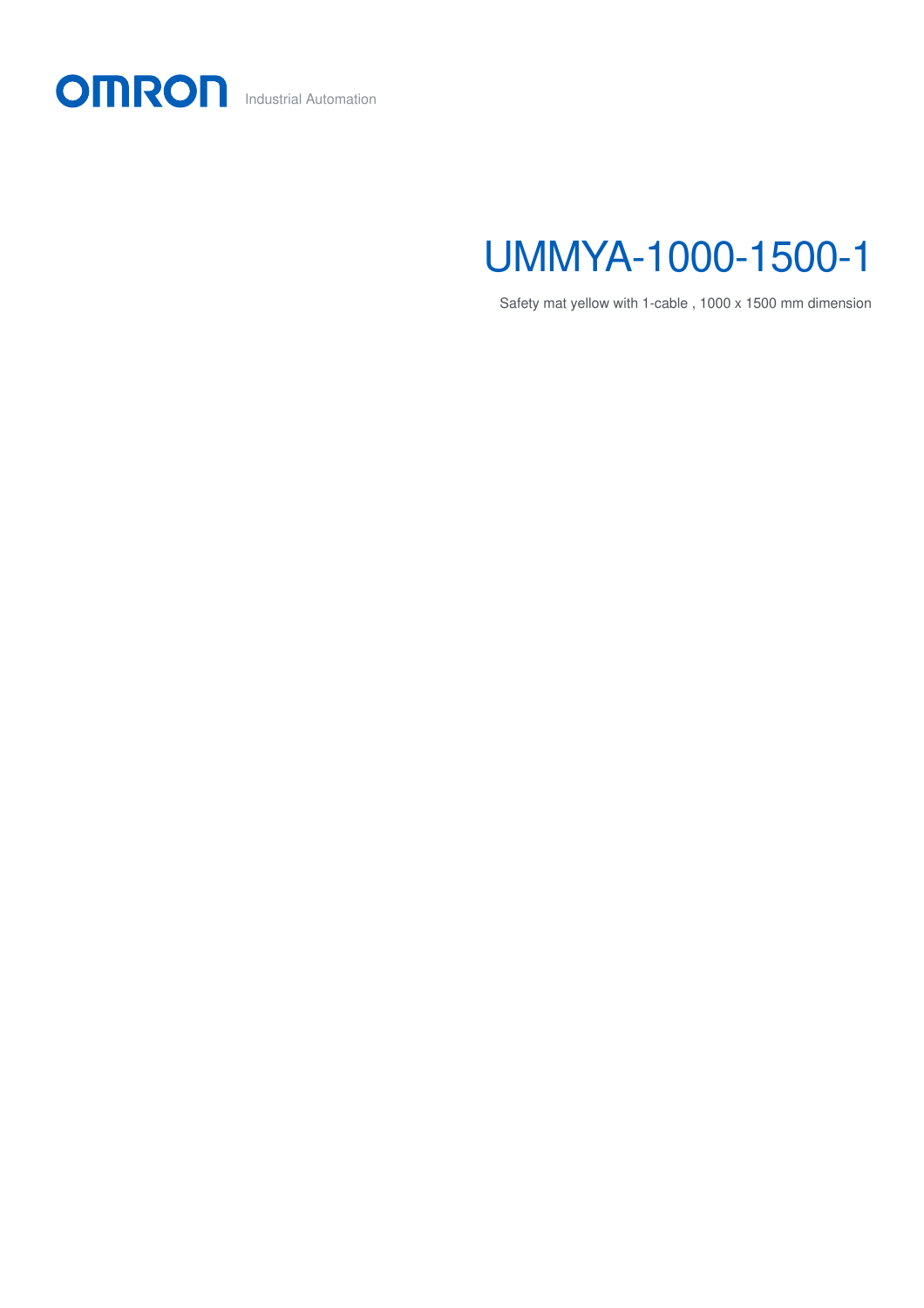## **Specifications**

| Length                                       | 1000 mm                    |
|----------------------------------------------|----------------------------|
| Width                                        | 1500 mm                    |
| Color                                        | Yellow                     |
| <b>Connection type</b>                       | 1-cable, 4-wire            |
| <b>Connection method</b>                     | M8 pigtail connector 4 pin |
| Number of contacts, normally-open            | $\mathbf{1}$               |
| Number of contacts, normally-closed          | $\mathbf 0$                |
| Height                                       | 12.7 mm                    |
| Required switching force with 80 mm diameter | 300 N                      |
| Max. force with 80 mm diameter               | 2000 N                     |
| Max. force per cm <sup>2</sup>               | 186.2 N                    |
| <b>Material</b>                              | Polyurethane (PUR)         |
| <b>Ambient temperature</b>                   | $-10-55$ °C                |
| Max. operating voltage (Umax)                | 28.8 V                     |
| Degree of protection (IP)                    | IP65                       |
| With edge trim                               | $\pmb{\times}$             |
| Length of connection cable                   | 0.13 <sub>m</sub>          |